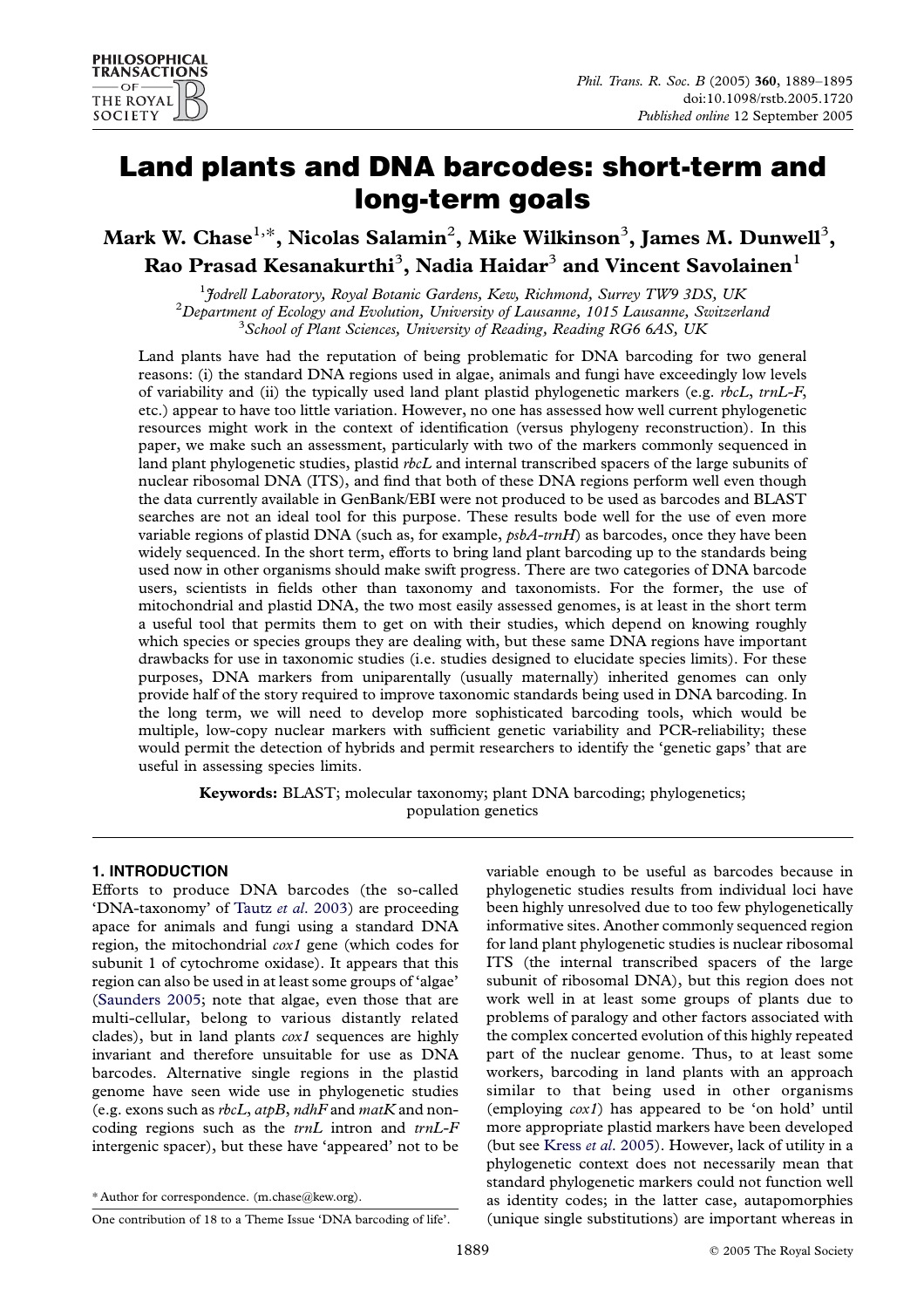the former these are uninformative. Therefore, the first task is to make an attempt to see how such markers would perform in the altered context of DNA barcoding. We provide here an assessment of autapomorphies in several plastid DNA regions for two large South African genera, Moraea (approximately 200 species; [Goldblatt](#page-5-0) et al. 2003) and Protea (approximately 85 species; Reeves et al[. in press\)](#page-6-0). Then, in a second phase, we provide an estimate of the utility of the two most abundant plant sequences in GenBank/EBI, the plastid gene rbcL and nuclear ribosomal ITS, using the BLAST procedure ([Altschul](#page-5-0) et al[. 1990](#page-5-0)) to make the 'identification'. These DNA sequences and BLAST were never intended to be used in this manner, but they should provide some insights into how well we can expect perhaps more appropriate plastid DNA regions to perform as barcodes.

### 2. USERS OF PLANT BARCODES

There are two general categories of potential users of DNA barcodes: plant taxonomists/systematists, who wish to use these methods/markers as tools to elucidate species limits, and scientists in other fields, who are 'end users' of taxonomic concepts developed by taxonomists/systematists. For the latter category, there is an urgent need to establish at least a crude system of barcoding, and for this purpose plastid DNA regions are perfectly suited. By 'crude', we mean an easily developed but sometimes coarse system that is based on a uniparentally inherited marker, which makes it a less than perfect system. In some, perhaps many instances, this sort of marker will not provide an accurate identification, but there is still a great deal of utility in developing such a system. Many applications require DNA markers that can be easily amplified from degraded DNA samples, particularly in forensics and economic uses, such as traditional-drug authentication efforts. However, the incidence of hybridization, introgression and (allo)polyploidy in land plants is well documented, and to improve the taxonomic base upon which DNA barcoding efforts rest there is also a need to assess variation in multiple nuclear DNA regions. This also applies to algae, animals and fungi, although perhaps to a lesser degree due to a lower incidence of hybridization in such groups compared to higher plants.

Population genetic studies typically have large numbers of freshly collected specimens at their disposal, so DNA quality is a lesser concern, and it is upon such high-quality DNA samples that more accurate barcoding techniques would depend. To improve species concepts, we need to develop a more sophisticated approach to barcoding, which would ideally include sequences from multiple (perhaps six to eight) independent markers, a multi-locus barcode, and specific inference tools that could be used to explore species limits and identify genetic 'gaps'. This second type of barcode would improve the information base upon which the cruder plastid and mitochondrial DNA barcodes depend. We will in the last part of this paper propose and describe in more detail our vision of how such a system could be developed.

## 3. AN ASSESSMENT OF UNIQUENESS OF CURRENTLY USED PHYLOGENETIC MARKERS

To be used in phylogenetic studies, markers must exhibit sufficient variability to link species and groups of species by possessing shared (synapomorphic) substitutions; unique substitutions or autapomorphies are not used in assessing phylogenetic relationships of species and other taxa (but note that they are used in dating of phylogenetic trees, i.e. in molecular clock studies, and establishing overall genetic distances between species). Therefore it is not appropriate to determine utility of such markers for use in DNA barcoding efforts by comparing how well individual loci perform in phylogenetic studies; lack of resolution (the production of many equally optimal trees) caused by low levels of informative characters is not a useful measure when evaluating markers for use as barcodes, which requires unique substitutions that provide 'species markers'. Therefore, we provide here an assessment of uniqueness in several markers commonly used in phylogenetic studies. We selected for this purpose two large genera emblematic of the flora of South Africa (two of the 34 global diversity hotspots, Cape and Succulent Karoo): (i) Moraea (peacock irises, approximately 250 species; Iridaceae) studied by [Goldblatt](#page-5-0) et al. (2003) using three plastid DNA regions, the rbcL gene, the trnL-F intron/intergenic spacer and the rps16 intron; and (ii) Protea (proteas, approximately 85 species; Proteaceae) studied by Reeves et al[. \(in press\)](#page-6-0) using three plastid genes and a low-copy nuclear region, glutamine synthetase (the copy expressed in plastids, ncpGS; [Emshwiller & Doyle](#page-5-0) [2002](#page-5-0)). We determined the degree to which species could be separated by unique changes [\(table 1](#page-2-0)) and found that in Moraea, which is approximately 25 million years old [\(Goldblatt](#page-5-0) et al. 2003), even the 'relatively conserved' rbcL exon exhibited sufficient numbers of autapomorphies to separate more than 99% of the 170 species in our DNA matrices. In contrast, for Protea, which is of similar age [\(Reeves](#page-6-0) et al. [in press\)](#page-6-0), these same sorts of standard plastid markers did not fare so well ([table 1](#page-2-0)): the best plastid region exhibited enough unique variation to separate only 65% of the 82 species in our matrices. However, the fragment of ncpGS sequenced, which contains three introns (about 80% of its length), separated  $>99\%$  of the species. There are at least two factors that could make these statistics less meaningful than they appear: some of the unique changes could be sequencing errors (which by some estimates, [Kristensen](#page-5-0) et al. 1992, are as high as 4%, a figure that we would dispute in this case) and bad taxonomy, such that variants of the same biological entity have been given two or more names. These two phenomena would to a degree compensate for each other. These studies did not include many accessions of the same species, so we cannot assess the degree of intraspecific variation for these markers. Thus it appears that in the case of *Moraea* a single plastid marker would be highly useful as a tool for barcoding whereas in Protea two or more plastid markers would be required; ncpGS, however, could be successful on its own for Protea. In any case, this result demonstrates that although not sufficient as phylogenetic markers these DNA regions contain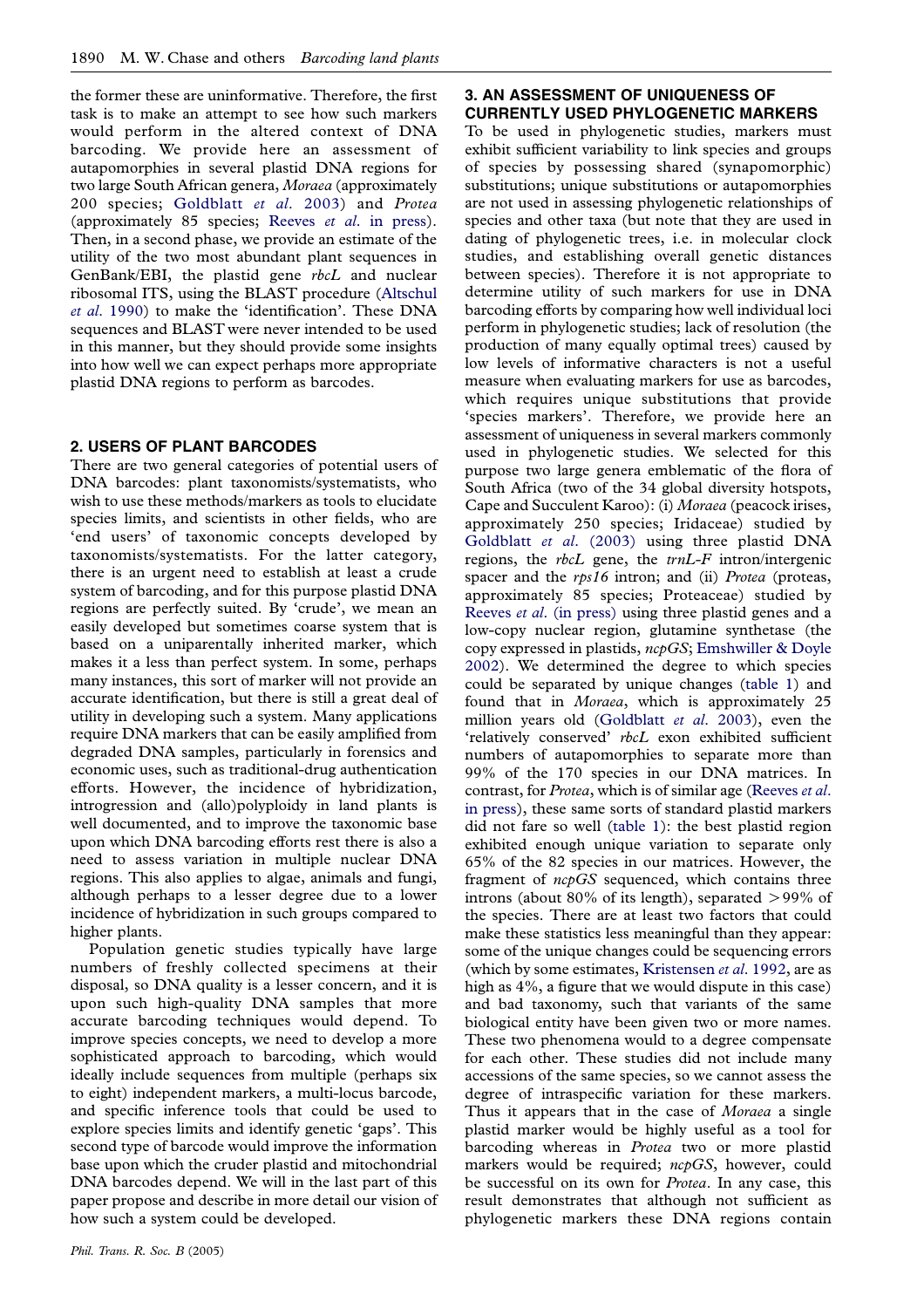<span id="page-2-0"></span>Table 1. Probability  $(p)$  of identifying the correct species based on DNA sequences.

(Pair-wise distance matrices of absolute numbers of differences were computed using PAUP\* 4.0b10 (Swofford 2001). Note that the probability of identifying the correct species was calculated as the proportion of comparisons in which at least one nucleotide difference was found between species pairs (in practice we would aim at targeting genes that have more than just one nucleotide difference between species).)

| taxa             | DNA regions (number of base)<br>pairs, bp) | р      |
|------------------|--------------------------------------------|--------|
| Moraea $(n=170)$ | $trnL-F$ intron/spacer (1229 bp)           | > 0.99 |
|                  | rbcL(1354bp)                               | > 0.99 |
|                  | $rps16$ intron (992 bp)                    | > 0.99 |
| Protea $(n=88)$  | $trnL-F(1074bp)$                           | 0.60   |
|                  | $atpB$ -rbcL spacer (842 bp)               | 0.85   |
|                  | $rps16$ intron (832 bp)                    | 0.96   |
|                  | ncpGS(854 bp)                              | > 0.99 |

unique changes that could serve as DNA barcodes (provided that as follow-up studies intraspecific variation would be assessed to determine species limits).

In a second case study, we utilized the two most abundant DNA sequences for plants in GenBank/EBI, plastid rbcL (6 741 sequences) and nuclear ribosomal ITS (total 33 508, some treating ITS1, 5.8S and ITS2 as separate entries). All available entries for these two DNA regions were extracted from the Euphyllophyta dataset in GenBank release 144. In turn, each ITS and rbcL entry was used as a query for a BLAST search against the entire Euphyllophyta GenBank dataset. First, the percentages of identity, as returned by the BLAST algorithm [\(Altschul](#page-5-0) et al. 1990), were calculated between and within several taxonomic levels (species, genus, family and order). The genera were assigned to families and orders following the APGII classification (APG 2003; list of genera available from MWC and VS), but those genera present in GenBank but not recognized by APGII were removed from the BLASTanalyses. Second, for each query sequence, the percentages of incorrect assignment were calculated at the genus and species level. These proportions represent the number of BLAST hits not identical to the query at the genus or species level but with a better hit score than the first and last correct hit for the query. At the species level, we examined the number of best hits before finding with BLAST the same sequence used as input for the search, plus any other entries of the same species. At the genus level, we looked at all entries for a target genus and recorded the number of incorrect hits (i.e. species belonging to other genera) that appeared above the lowest ranked entry of a species correctly assigned to the genus. GenBank/EBI accessions for ITS contain either the complete ITS region or part of it. The results for this DNA region were therefore split according to which part represented the query sequence ([table 2](#page-3-0)).

One can imagine several reasons why this procedure is a less than ideal measure of the barcode potential of these markers, ranging from incorrect name assignments in GenBank/EBI to the use of BLAST as a tool for which it was never designed, and we did not expect

this procedure to work well. Hence, evaluating the feasibility of barcoding with the available data and tools is likely to produce an unfavourable outcome; such methods should perform much better when the reference database is more complete, when intraspecific levels of variation have been determined and included in the procedure and when a more appropriate search tool is employed (e.g. string barcoding, the use of particular motifs or combinations of particular bases; [Rash & Gusfield 2002;](#page-5-0) [DeSalle](#page-5-0) et al. [2005](#page-5-0)). For ITS, the two more variable parts, ITS1 and ITS2, performed better than the more conserved 5.8S region ([table 2\)](#page-3-0). On average, with an ITS1 probe, the cluster of best BLAST hits formed by all sequences from the same species contained 6.79% of sequences from other species [\(table 2](#page-3-0)). At the genus level, the cluster of genus-specific sequences contained ca 40% of other genera ([table 2\)](#page-3-0), which is some cases could be the result of current generic limits being unnatural rather than BLAST not being able to discriminate between natural (i.e. monophyletic) genera. For ITS2, these percentages were of 33.70 and 51.68% for the species and genus level, respectively ([table 2](#page-3-0)). However, ITS1 had a higher percentage identity at all taxonomic levels compared to ITS2. In our comparisons, the intraspecific levels of variation were not an important factor for correct assignment of species. Although rbcL sequences had higher levels of taxonomic fidelity (i.e. getting an appropriate match), the proportions of erroneous assignment were ca 17 and 68% for species and genus level, respectively [\(table 2](#page-3-0)). We are encouraged by the relatively high levels of the target species being in the highest BLAST categories. This bodes well for using markers similar to those already widely sequenced as phylogenetic markers as barcodes for land plants.

# 4. DNA BARCODING AS A TOOL FOR GENETIC DELIMITATION OF BIOLOGICAL SPECIES

Most potential users of DNA barcoding are not taxonomists (or systematists, which we here consider synonymous, although many would distinguish between these two, with the former being equivalent to nomenclaturists and the latter population and/or evolutionary biologists). These users in other fields need a quick, easily used and accurate system of identification, and in many cases a relatively crude diagnosis would be acceptable. The need for such a system is immediate and cannot wait for something more sophisticated to be developed. Taxonomists have worried that DNA barcoding will be less successful than it could be because species limits in many groups of organisms are merely statements of what we think rather than what we know, and therefore the old adage applies: 'rubbish in, rubbish out.' We think that taxonomists are overly critical of their work and focus on the gaps in their knowledge, which is in many ways admirable (users of taxonomic data would prefer to be told of a lacuna in knowledge rather than that it is perfect when it is not). Many of the situations in which barcodes would be applied can accept the application of a broad species concept (i.e. identification to an aggregated species, a group of species for which limits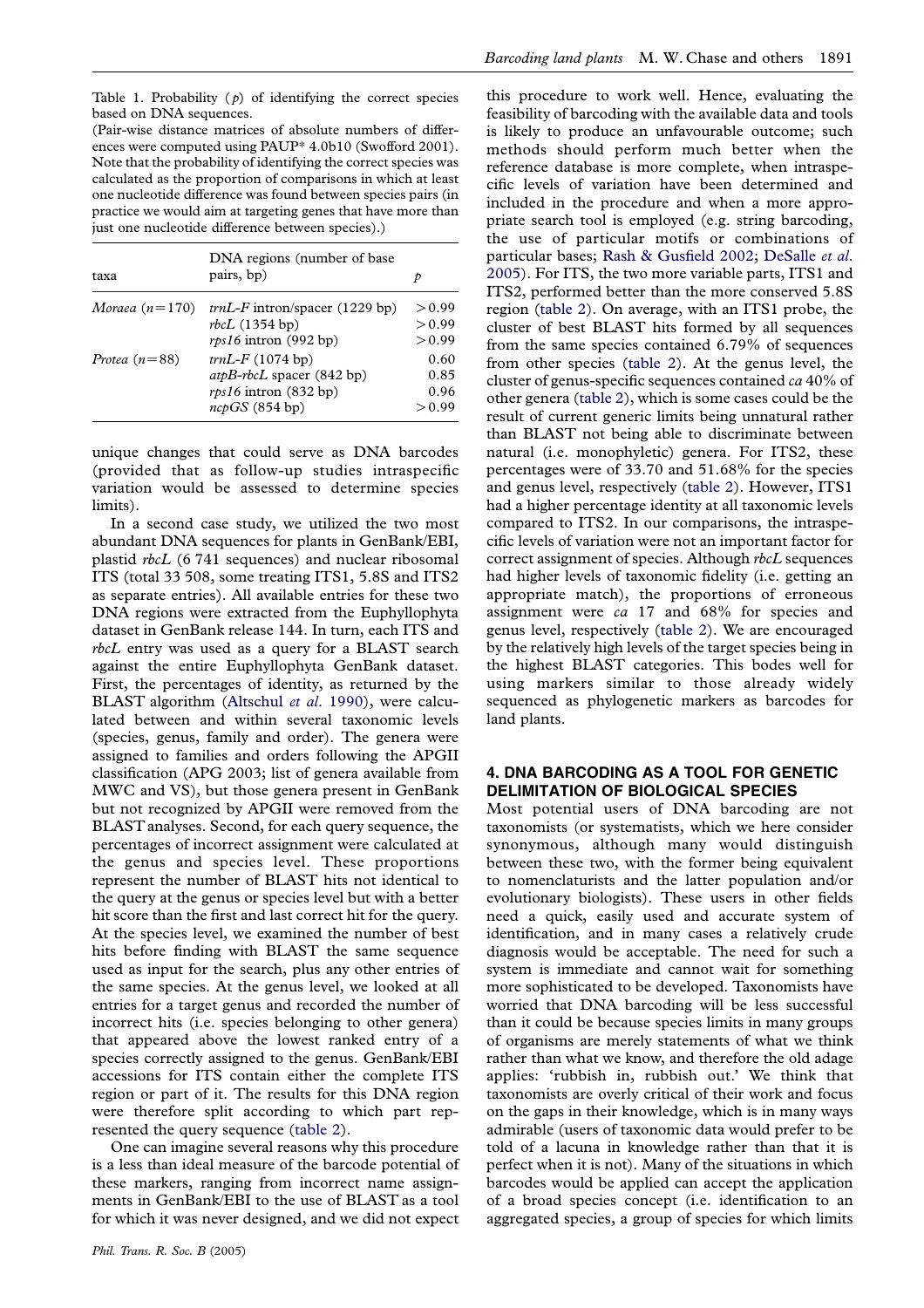<span id="page-3-0"></span>

| Table 2. Percentage of identity, as measured by the BLAST algorithm, at different taxonomic levels (inter/intra), and proportion |  |
|----------------------------------------------------------------------------------------------------------------------------------|--|
| of incorrect assignment of sequences at the specific and generic level (see text for details).                                   |  |

|                      | taxonomic levels | identity $(\%)$ | wrong assignment $(\%)$ |                 |
|----------------------|------------------|-----------------|-------------------------|-----------------|
| DNA regions          |                  |                 | first occurrence        | last occurrence |
| $ITS1 + 5.8S + ITS2$ | species          | 95.75/97.20     | 6.59                    | 45.73           |
|                      | genus            | 94.95/95.65     | 0.30                    | 43.66           |
|                      | family           | 94.35/95.24     |                         |                 |
|                      | order            | 92.98/93.12     |                         |                 |
| $ITS1 + 5.8S$        | species          | 97.24/97.43     | 0.84                    | 43.65           |
|                      | genus            | 94.69/95.76     | $\mathbf{0}$            | 40.30           |
|                      | family           | 93.02/94.27     |                         |                 |
|                      | order            | 92.07/92.54     |                         |                 |
| $5.8S + ITS2$        | species          | 95.48/97.21     | 3.57                    | 40.77           |
|                      | genus            | 93.50/93.72     | 0.90                    | 34.66           |
|                      | family           | 91.38/93.21     |                         |                 |
|                      | order            | 90.75/91.79     |                         |                 |
| $ITS1 + ITS2$        | species          | 95.16/96.08     | 0.47                    | 49.86           |
|                      | genus            | 93.98/94.42     | 1.13                    | 46.28           |
|                      | family           | 93.20/92.03     |                         |                 |
|                      | order            | 91.86/92.09     |                         |                 |
| ITS1                 | species          | 96.43/96.72     | 1.11                    | 6.79            |
|                      | genus            | 93.39/95.77     | 0.02                    | 39.64           |
|                      | family           | 91.69/92.51     |                         |                 |
|                      | order            | 91.11/91.34     |                         |                 |
| ITS <sub>2</sub>     | species          | 93.98/95.28     | 7.08                    | 33.70           |
|                      | genus            | 93.78/93.10     | 0.10                    | 51.68           |
|                      | family           | 91.79/89.46     |                         |                 |
|                      | order            | 88.89/89.24     |                         |                 |
| 5.8S                 | species          | 97.18/99.80     | 32.76                   | 62.94           |
|                      | genus            | 96.30/98.45     | 36.04                   | 64.62           |
|                      | family           | 95.32/97.25     |                         |                 |
|                      | order            | 93.25/95.28     |                         |                 |
| rbcL                 | species          | 97.62/99.73     | 3.69                    | 16.95           |
|                      | genus            | 95.75/97.13     | 0.23                    | 67.71           |
|                      | family           | 91.43/95.92     |                         |                 |
|                      | order            | 88.81/92.65     |                         |                 |

are not clear, or to one of a closely related set of species, a species complex, rather than a single species) and identification of a hybrid or introgressed plant as its maternal parent (because plastid DNA are maternally inherited in most plants) would not be hugely problematic on a practical level. Moreover, an ecologist trying to identify sterile plants, perhaps seedlings, in his plots or the forensic scientist trying to tie a vehicle to a particular location where a rare plant grows will not be overly concerned about the effects of hybridization, introgression or polyploidy on the results of the barcoding effort. This is not a denial that such phenomena are factors in the identification of species, but rather that a high degree of precision is not always required; just getting the field of possibilities narrowed to this extent provides such immense benefits that a degree of imprecision can be easily tolerated.

In contrast, a specialist working on a particular group of organisms (perhaps one for which the specialist is the world-recognised expert) worries a great deal about all the phenomena that can make identification of a particular accession problematic. The working taxonomist is concerned about the effects of hybridization, introgression and (allo)polyploidy, and some groups are notoriously difficult in these respects (e.g. Nicotiana in Solanaceae, [Chase](#page-5-0) et al.

Phil. Trans. R. Soc. B (2005)

[2003](#page-5-0); [Clarkson](#page-5-0) et al. 2004; and some orchids, e.g. Dactylorhiza, Pillon et al[. in press\)](#page-5-0), so it is not surprising that many taxonomists have viewed the issue of DNA barcoding with a great deal of suspicion and scepticism. Even if they were willing to recognize that it could be done, they are simultaneously critical of how good the results would be simply due to the ambiguities of species limits that they know exist within their groups of particular interest and hence by extrapolation to all others as well. DNA barcodes based on uniparentally inherited markers can never reflect the complexity that exists in nature, and many taxonomists have by and large ignored or been highly critical of the barcoding movement as a waste of time and money with at best the prospect of dubious results.

However, we can easily imagine a more sophisticated barcoding technique that would provide taxonomists with a new tool to investigate species limits and identify the genetic gaps that result when gene flow has become negligible. An example of these gaps is presented by [Richardson](#page-6-0) et al. (2003) for a group of Phylica species (Rhamnaceae) using AFLPs (a genetic fingerprinting technique not suitable for barcoding because of difficulties in inferring the homology of amplicons on the basis of shared fragment size and to a lesser extent the need to find PCR primers appropriate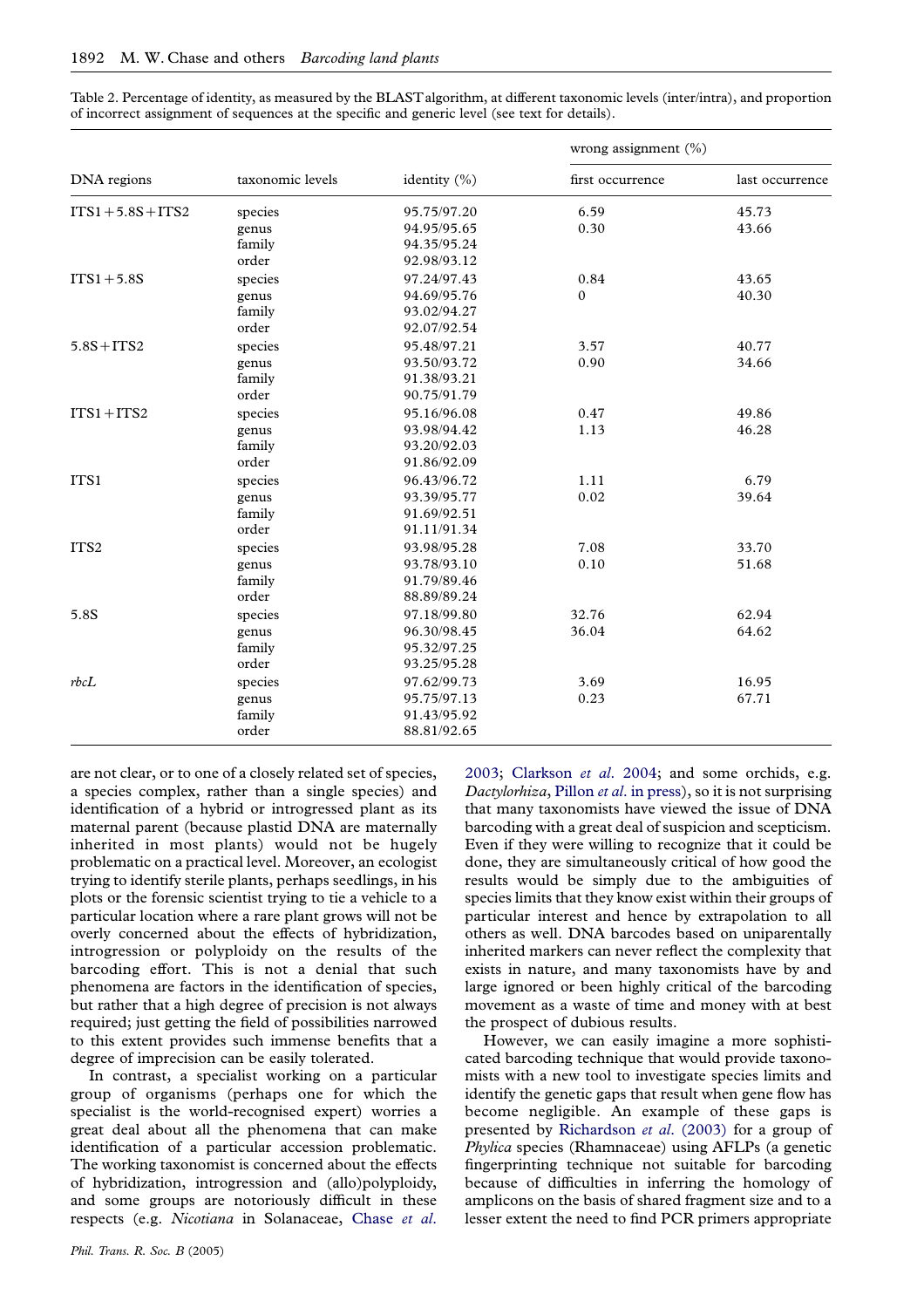for each group, i.e. because it cannot be made universal; Vos et al[. 1995\)](#page-6-0). Genetic gaps do not necessarily reflect species limits and hence cannot always be used as a guide to the application of names (i.e. there is not a  $1:1$  relationship of genetic gaps to taxonomic names), but knowing where such gaps exist is extremely useful information in the quest to make meaningful taxonomic decisions. Such a more accurate barcode would have to be based on highly variable markers in the nuclear genome, and development of such a method would have to utilize multiple loci (hybridization and introgression, for example, cannot routinely be diagnosed by sequencing only a single locus).

The need for this more sophisticated tool ('gold standard') should not be seen as an argument to delay implementation of single-locus barcoding ('silver standard') until a time when we have developed such methods. We advocate the immediate development in land plants of a silver standard system based on one or two plastid DNA regions plus perhaps ITS (in those groups for which it has been demonstrated to work well, e.g. orchids). This system would serve the needs of the wider scientific community that needs rapid and reasonably accurate identification of unknowns. While this phase is being implemented, another effort should be made to develop this more sophisticated gold standard method (see below).

We can imagine that in fact a two-step barcoding system with a traffic light approach might eventually be routinely used (we thank Kenneth Cameron, New York Botanical Garden for this idea). For many groups of organisms and many applications, the first step would be production of the uniparentally inherited barcode, and there the process would end with this crude answer. If the result was a name for which we know the taxonomy is simple and robust, then the name would be produced with a 'green light' beside it, meaning that this identification is uncomplicated and clear, whereas if a 'yellow light' appears then the identification is from a group that has some problems, and the user can decide if a more detailed investigation is necessary to satisfy the level of precision required. If the third situation is encountered, then a 'red light' appears, and the user would be informed that the identification is highly likely to be inaccurate because it belongs to a species complex in which phenomena such as hybridization are commonplace. In such a situation, the user could still stop there if there might be no need for a more accurate identification, but in many cases greater precision would be desirable, in which case the more diagnostic procedure could take place, provided that high quality DNA is available. Of course, for most taxonomists, the only reasonable barcode would be the one based on multiple nuclear DNA loci, the gold standard barcode.

#### 5. DEVELOPMENT OF A NUCLEAR MULTI-LOCUS BARCODE AS A TOOL FOR INVESTIGATING SPECIES LIMITS

To develop this multi-locus barcode (MBC) system, there would need first to be an effort to identify conserved sites flanking regions containing variable

sequences, most notably introns of appropriate size. These conserved sites would serve as universal PCR priming locations in all land plants and could enable amplification of these variable regions in products of an appropriate size for single-pass sequencing reactions. This phase of the project would take advantage of the completely sequenced genomes of Arabidopsis, Populus and Oryza and the EST libraries of a diverse range of plants that are now populating GenBank. An algorithmic approach to the identification of potential sites could be automated to develop over 1000 such sites that will then be evaluated on a set of DNA samples representing all major clades of land plants. For instance, [Kozik & Michelmore \(2003\)](#page-5-0) identified a provisional list of over 3000 putative single copy genes for Arabidopsis. Although an unknown proportion of these candidates will inevitably prove to be incorrectly classified, we are in the process of refining this list to assemble a first set of primers for potential use on all higher plants. Testing these on DNA samples representing pairs of closely related species that have previously been studied with some of the standard phylogenetic markers, such as the Moraea and Protea studies described above, would provide evidence of the relative levels of sequence variability in the newly developed loci and permit selection of those appropriate for further testing. To be practical, these putatively low-copy markers would need to satisfy a set of requirements similar to those already widely discussed, particularly with respect to length, which is even more critical if such nuclear loci are to be routinely amplified from DNA samples of highly variable quality.

The development and subsequent application of the MBC as a tool to investigate species limits will utilize the large numbers of intact DNA samples that are routinely associated with the field of population genetics. Unlike plastid and nuclear rDNA regions that can be amplified from highly degraded DNA samples due to their highly iterative nature, the MBC method will be much more subject to failure to amplify from even moderately degraded DNA samples, but this should not be seen as a fatal flaw. This system would not be a replacement for the simpler, more robust, but less sophisticated methods. If six to eight appropriately variable regions are identified, then the MBC might consist of 50–100 base pairs of DNA sequence from each region, perhaps then sequenced with some of the newer techniques, such as pyrosequencing ([Pacey-](#page-5-0)[Miller & Henry 2003;](#page-5-0) [Mochida](#page-5-0) et al. 2004) that do not produce such long sequences as do standard methods but do so with much greater speed.

The reason why the MBC has to be multi-locus is because detection of hybridization/introgression cannot be reliably accomplished by examination of a single nuclear DNA region. An  $F_1$  hybrid on the other hand can be detected with DNA sequences from a single locus because it will be heterozygous at most if not all loci, but  $F_2$  hybrids or backcrossed progeny (to one or the other parent) will be homozygous at many loci, so dependence on a single locus could be misleading.

It has been suggested that once barcodes have been established for most species a quick way to identify these taxa would be array-based rather than sequence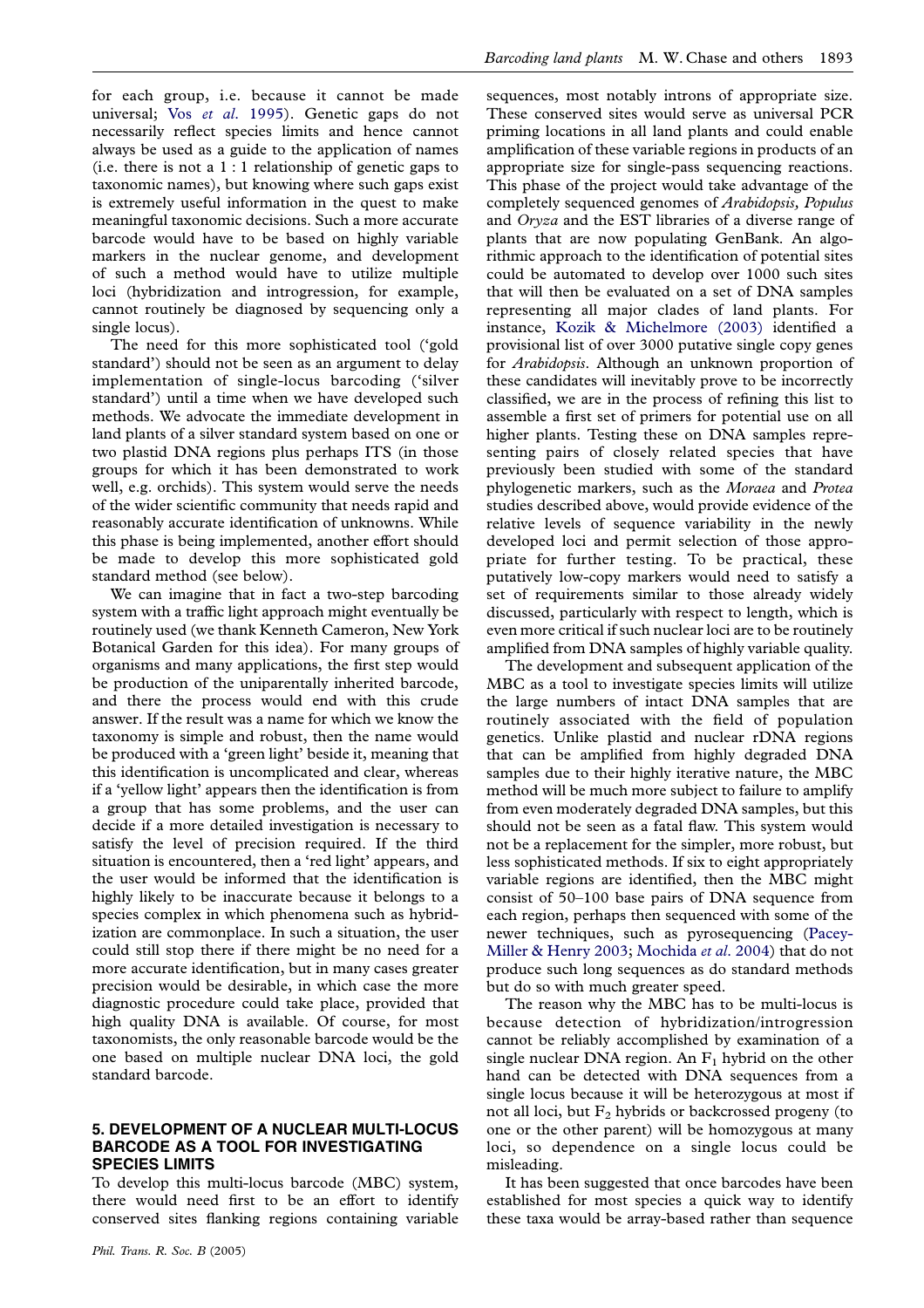<span id="page-5-0"></span>based. If one were studying seed germination and seedling establishment in set of previously studied forest plots in which all adult trees had been barcoded, then an array could be developed with dots for each species, and one could expect then to be able to see which species were present as bright spots on the array. If an ecologist were instead working on many previously unstudied plots, e.g. in the tropics, then it would be important to have a barcoding system from which it could be expected that species previously unknown from those plots could be identified. Ultimately, sequence-based barcodes will have greater power and more applications than array-based technologies, but we acknowledge that there may be specific high-throughput applications where an arraybased approach offers a quick and practical solution.

#### 6. A PLEA FOR DNA BANKING

To make as rapid progress as possible, nearly all early efforts to establish a set of reference standards have focused their attention on using herbarium or museum specimens (Kress et al. 2005, for example). It is impractical to expect, particularly in the short run, that a representative of each species on Earth can be newly collected. Such efforts would have to be global in scale, and there are many political as well as practical difficulties that make such efforts unrealistic. Therefore, reliance upon already collected material (often with highly degraded DNA) has been viewed as an imperative. This is one of the reasons why plastid and mitochondrial DNA have been viewed as the most appropriate regions to sequence: these highly repeated genomes are the most likely to survive reasonably intact within herbarium and museum specimens. In the rush to get a barcoding system up and running quickly, procurement of more intact materials has been ignored, but this is something to which more attention needs to be paid. In the course of work on barcoding, it should be possible to assemble DNA banks from those samples that are of higher quality. These high quality samples would be the basis upon which the MBC can be established. Given the high rates of global extinction, it is imperative that DNA banks of high-quality DNAs be established ([Savolainen & Reeves 2004;](#page-6-0) [Savolainen](#page-6-0) et al[. in press\)](#page-6-0). There are a number of large DNA banks already in operation, such as the one at the Royal Botanic Gardens, Kew, which currently holds 23 000 DNAs [\(www.rbgkew.org.uk/data/dnaBank/homepage.](http://www.rbgkew.org.uk/data/dnaBank/homepage.html) [html\)](http://www.rbgkew.org.uk/data/dnaBank/homepage.html). These DNAs are available to researchers worldwide, and many of these samples could become the standards used in the development of the MBC system for plants. The Royal Botanic Gardens, Kew, is willing to hold tissue and extract DNAs from plants collected anywhere in the world, with no charge to the collectors, and handling of these samples is done in accordance with the international Convention of Biological Diversity, so that the rights of countries of origin to profits derived from exploitation of their genetic resources are taken into account. Such partnerships have been already successfully put in place between the Royal Botanic Gardens, Kew, and South Africa under the umbrella of the UK Darwin Initiative for the Survival of Species. Before it is too late, DNA samples

from as wide a range of organisms as possible should be assembled and curated. If, during the rush to barcode every organism, we lose sight of the need to document their genetic makeup, it would be most tragic. At the least, we seem to be well on our way to banking DNA from a large percentage of land plants, and this effort must be expanded as quickly as possible.

#### **REFERENCES**

- Altschul, S. F., Gish, W., Miller, W., Myers, E. W. & Lipman, D. I. 1990 Basic local alignment search tool. F. Mol. Biol. 215, 403–410. ([doi:10.1006/jmbi.1990.9999.](http://dx.doi.org/doi:10.1006/jmbi.1990.9999))
- Chase, M. W., Knapp, S., Cox, A. V., Clarkson, J. J., Butsko, Y., Joseph, J. S. V. & Parokonny, A. S. 2003 Molecular systematics, GISH and the origin of hybrid taxa in Nicotiana (Solanaceae). Ann. Bot. 92, 107–127. ([doi:10.](http://dx.doi.org/doi:10.1093/aob/mcg087) [1093/aob/mcg087.](http://dx.doi.org/doi:10.1093/aob/mcg087))
- Clarkson, J. J., Knapp, S., Garcia, V., Olmstead, R. G. & Chase, M. W. 2004 Phylogenetic relationships in Nicotiana (Solanaceae) inferred from multiple plastid DNA regions. Mol. Phylogenet. Evol. 33, 75–90. [\(doi:10.1016/j.ympev.](http://dx.doi.org/doi:10.1016/j.ympev.2004.05.002) [2004.05.002.\)](http://dx.doi.org/doi:10.1016/j.ympev.2004.05.002)
- DeSalle, R., Egan, M. G. & Siddall, M. 2005 The unholy trinity: taxonomy, species delimitation and DNA barcoding. Phil. Trans. R. Soc. B 360, 1905–1916. ([doi:10.1098/](http://dx.doi.org/doi:10.1098/rstb.2005.1722) [rstb.2005.1722.\)](http://dx.doi.org/doi:10.1098/rstb.2005.1722)
- Emshwiller, E. & Doyle, J. J. 2002 Origins of domestication and polyploidy in oca (Oxalis tuberosa: Oxalidaceae). 2. Chloroplast-expressed glutamine synthetase data. Am. J. Bot. 89, 1042–1056.
- Goldblatt, P., Savolainen, V., Porteous, O., Sostaric, I., Powell, M., Reeves, G., Manning, J. C. & Barraclough, T. G. 2002 Radiation in the Cape flora and the phylogeny of peocock irises Moraea (Iridaceae) based on four plastid DNA regions. Mol. Phylogenet. Evol. 25, 341–360. ([doi:10.](http://dx.doi.org/doi:10.1016/S1055-7903(02)00235-X) [1016/S1055-7903\(02\)00235-X.](http://dx.doi.org/doi:10.1016/S1055-7903(02)00235-X))
- Kozik, A. & Michelmore, R. 2003 Graphical representation of BLAST search lettuce, sunflower, tomato, soybean, maize and rice ESTs against Arabidopsis genome. Potential conserved orthologs (single copy genes in Arabidopsis). Genes are web links to corresponding entries in CGP database. Available at: [http://cgpdb.ucdavis.edu/COS\\_](http://cgpdb.ucdavis.edu/COS_Arabidopsis/arabidopsis_single_copy_genes_2003.html) [Arabidopsis/arabidopsis\\_single\\_copy\\_genes\\_2003.html.](http://cgpdb.ucdavis.edu/COS_Arabidopsis/arabidopsis_single_copy_genes_2003.html) Last visited 20th April 2005.
- Kress, J. W., Wurdack, K. J., Zimmer, E. A., Weigt, L. A. & Janzen, D. H. 2005 Use of DNA barcodes to identify flowering plants. Proc. Natl Acad. Sci. USA 102, 8369–8374. [\(doi:10.1073/pnas.0503123102.\)](http://dx.doi.org/doi:10.1073/pnas.0503123102)
- Kristensen, T., Lopez, R. & Prydz, H. 1992 An estimate of the sequencing error frequency in the DNA sequence databases. DNA Sequences 2, 343–346.
- Mochida, K., Yamazaki, Y. & Ogihara, Y. 2004 Discrimination of homoeologous gene expression in hexaploid wheat by SNP analysis of contigs grouped from a large number of expressed sequence tags. Mol. Genet. Genom. 270, 371–377. ([doi:10.1007/s00438-003-0939-7.\)](http://dx.doi.org/doi:10.1007/s00438-003-0939-7)
- Pacey-Miller, T. & Henry, R. 2003 Single-nucleotide polymorphism detection in plants using a single-stranded pyrosequencing protocol with a universal biotinylated primer. Anal. Biochem. 317, 165–170. ([doi:10.1016/](http://dx.doi.org/doi:10.1016/S0003-2697(03)00089-7) [S0003-2697\(03\)00089-7.\)](http://dx.doi.org/doi:10.1016/S0003-2697(03)00089-7)
- Pillon, Y., Fay, M. F., Shipunov, A. B. & Chase, M. W. In press. Species diversity versus phylogenetic diversity: a practical study in the taxonomically difficult genus Dactylorhiza (Orchidaceae). Biol. Cons.
- Rash, S. & Gusfield, D. 2002 String barcoding: uncovering optimal virus signatures. 6th Conference on Computational Biology, pp. 254–261.